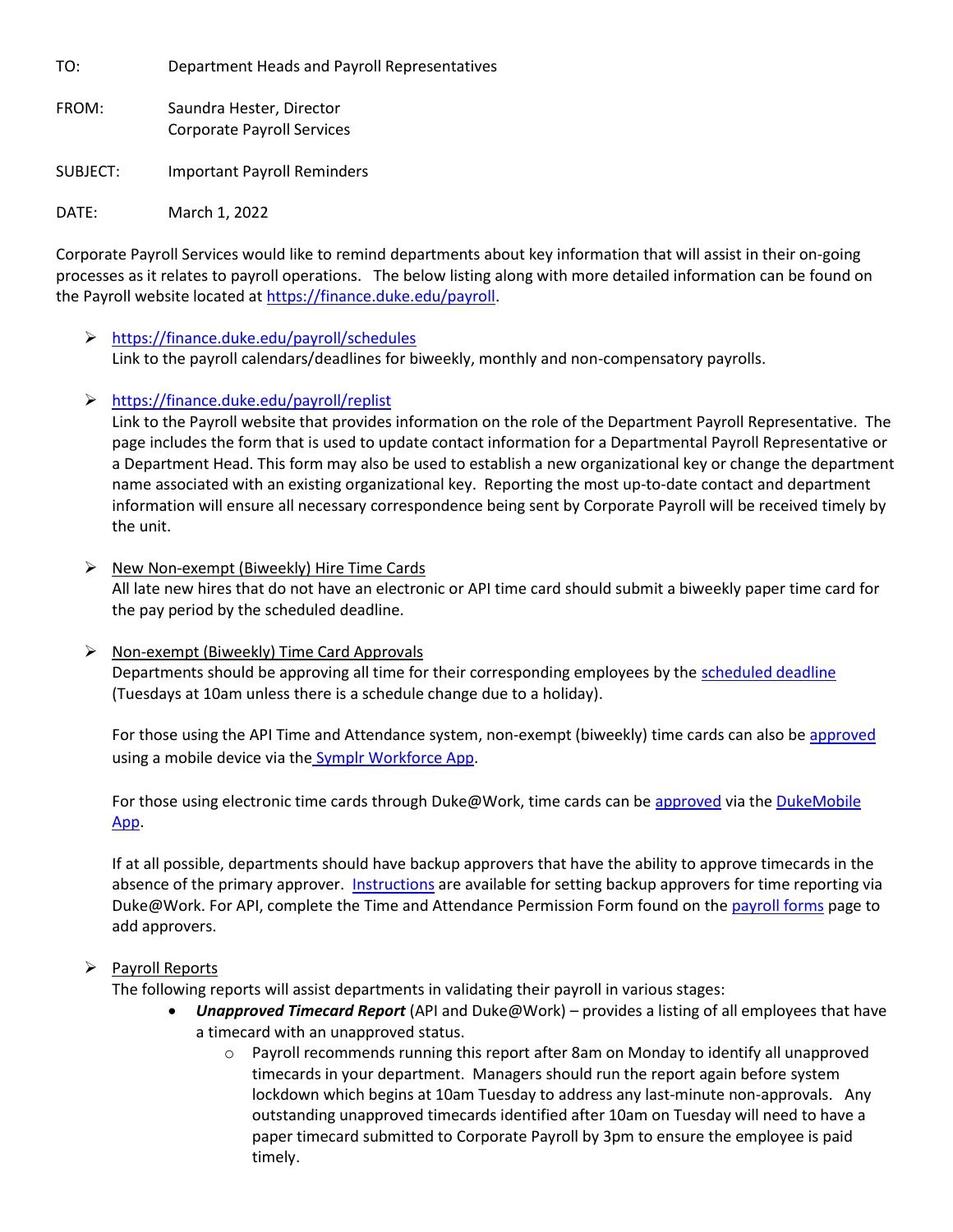**NOTE:** Federal and State laws regulate the frequency for paying employees and ensure employers pay employees for all hours worked according to the pay frequency identified. Duke University and Duke Health System's [Code of Conduct](https://oarc.duke.edu/sites/default/files/documents/Code%20of%20Conduct%20-%20BoT%20Endorsed%20-%20December%201%202018.pdf#:~:text=CODE%20OF%20CONDUCT%20Responsibility%20to%20Comply%20with%20Laws%2C,seek%20advice%20when%20regulations%20or%20policies%20are%20unclear) sets the expectation that all members of the Duke community comply with applicable laws, regulations, and institutional policies. With this in mind, managers should make every attempt to review and approve all non-exempt timecards by th[e scheduled deadline](https://resources.finance.duke.edu/payroll/schedules/2022_Biweekly_Payroll_Schedule_for_Payroll_Representatives.pdf) (typically Tuesday at 10am) to ensure non-exempt employees are paid timely and accurately.

- *Timecard Summary Report* (Duke@Work) This report verifies employee time entry by providing a summary of primary and secondary time by employee for the period. It is recommended to run this report on the Monday afternoon prior to pay date.
- *Inactive Employees with Hours Report* (API) Provides a listing of employees that have termed or are in a leave without pay status. This report will alert departments when they have employees in an unpaid leave status but have hours submitted to be paid in API. Departments have an opportunity to return employees from an unpaid leave status to a paid status; allowing the system to pay all hours being reported in API as applicable.
- *Employees Without Approving Supervisors* (API) Identifies all cost centers with no assigned supervisor to approve time cards. This report can be run the week prior to biweekly time card lockdowns.
- *ZHGrossPay* (SAP) Provides the gross breakdown of each non-exempt (biweekly) employee's pay. Departments can confirm underpayments, overpayments and missing wages prior to the scheduled pay date. Payroll recommends running this report on the Monday prior to pay date. Instructions for running this report are available [here.](https://resources.finance.duke.edu/payroll/policies/policy/BiweeklyReportsInstr.pdf)

## $\triangleright$  Off-cycle Checks

Corporate Payroll will run an off-cycle process once per week to correct errors identified with previous pay periods. All off-cycle requests with supporting documentation received by close of business each Friday will be processed the following week and available for pickup on Friday morning of the same week.

 $\triangleright$  Paper Checks – Frequently Asked Questions *Where was my check mailed?*  All paper checks are mailed to the home address on record in SAP.

## *How do I request a replacement check?*

Department can submit a request for a stop payment on the original check which will automatically lead to a reissue of the payment unless noted otherwise. All requests must be initiated by the designated Department Payroll Representative, Business Manager, or HR Manager by calling Duke Corporate Payroll at 919-684-2642.

## *Why are checks held at the Payroll office?*

If a foreign national does not provide a valid SSN or ITIN within 60 days of date of hire, the individual's check will be held in the Corporate Payroll office until a valid SSN or ITIN is provided. Documents can be submitted by uploading to the **Payroll Strongbox** or dropping them off in person.

## $\triangleright$  Non-compensatory Recipient Direct Deposit

Prior issues relating to non-compensatory direct deposits have been resolved!! Departments should direct all student recipients to the Duke HUB to set up or change their direct deposit information. The Duke HUB will be the system of record so students will need to ensure what's currently in the HUB reflects where they want their payments deposited. Changes made to the student's direct deposit information in the HUB will overwrite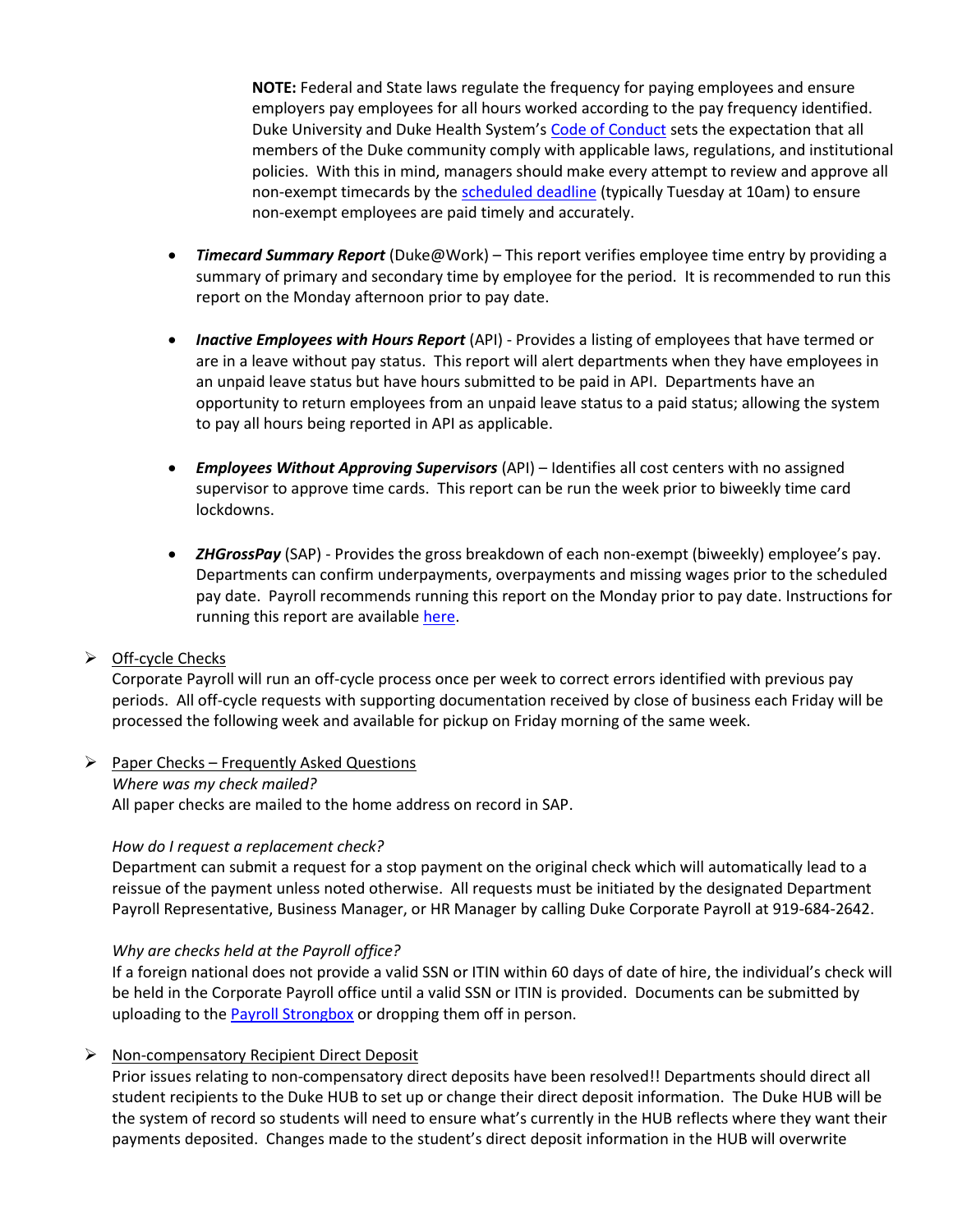existing information in SAP. This change will trigger a prenotification with the bank, which may result in the student receiving a paper check for the subsequent pay period.

**NOTE**: Non-compensatory offcycle payments will continue to be paid via paper check until further notice.

## $\triangleright$  Direct Deposit Prenotification

Corporate Payroll utilizes a prenotification process to validate all new and changed bank account information. Employees should allow up to 2 pay periods before their check is direct deposited into their new account.

## $\triangleright$  Terminated Employees

If an employee is terminated and then rehired, the employee will need to complete the Onboarding step in SuccessFactors and re-enter all information including their account for direct deposit. If the direct deposit step is skipped during Onboarding, the employee can set up direct deposit in Duke@Work once the rehire is complete.

## $\triangleright$  Terminated in Error

If a department terminates an employee from Duke when they are transferring to another Duke department, it is considered a "termination in error." For these scenarios, the department will need to contact Corporate Payroll at 919-684-2642 to receive instructions on submitting a paper Hire form to Corporate Payroll for processing. Please note, the previously established direct deposit and tax information will remain the same.

## > iForms Processing

All iForms received in Corporate Payroll by the deadline posted on the payroll website under "Pay Schedules" [\(exempt](https://resources.finance.duke.edu/payroll/schedules/2022_Monthly_Payroll_Schedule_for_Payroll_Representatives.pdf) and [non-exempt \(biweekly\)](https://resources.finance.duke.edu/payroll/schedules/2022_Biweekly_Payroll_Schedule_for_Payroll_Representatives.pdf) will be processed in the corresponding payroll period. Payroll will do their best to process all documents that come into the office in a timely manner however, there is no guarantee that iForms received after the deadline will be processed for the current pay period.

## $\triangleright$  Payroll Area Transfers

Transfers between payroll areas (biweekly to monthly or monthly to biweekly) introduce complexities in the transfer process. Corporate Payroll processes transfers considering the following:

- Effective date of the transfer iForm (when is the employee switching to new payroll area)
- Payroll area (Biweekly vs Monthly)
- Pay dates of old and new payroll areas in comparison to when Corporate Payroll Services is running each payroll.

Due to these factors, there could be a delay in processing the payroll area transfer. If the transfer is not complete by the payroll schedule deadline for "All Types of iForms", the department can contact Corporate Payroll to inquire about the payroll area transfer status.

## $\triangleright$  State Withholding Forms

Employees working in an approved Duke registered state who do not want North Carolina state taxes withheld from their payments, should submit the corresponding state withholding paper form to Corporate Payroll Services by uploading to the **Payroll Strongbox**. Corporate Payroll will manually key this form.

**NOTE**: Work address and home address must be the same state

## $\triangleright$  Tax Document Requests

Online W-2 forms are available to active employees only via Duke@Work. If you are no longer active, your W-2 was mailed on January 31, 2022 to the home address on file in SAP.

Inactive employees can request a copy of their current and prior year tax statement by completing the **Tax Document Request** form located at